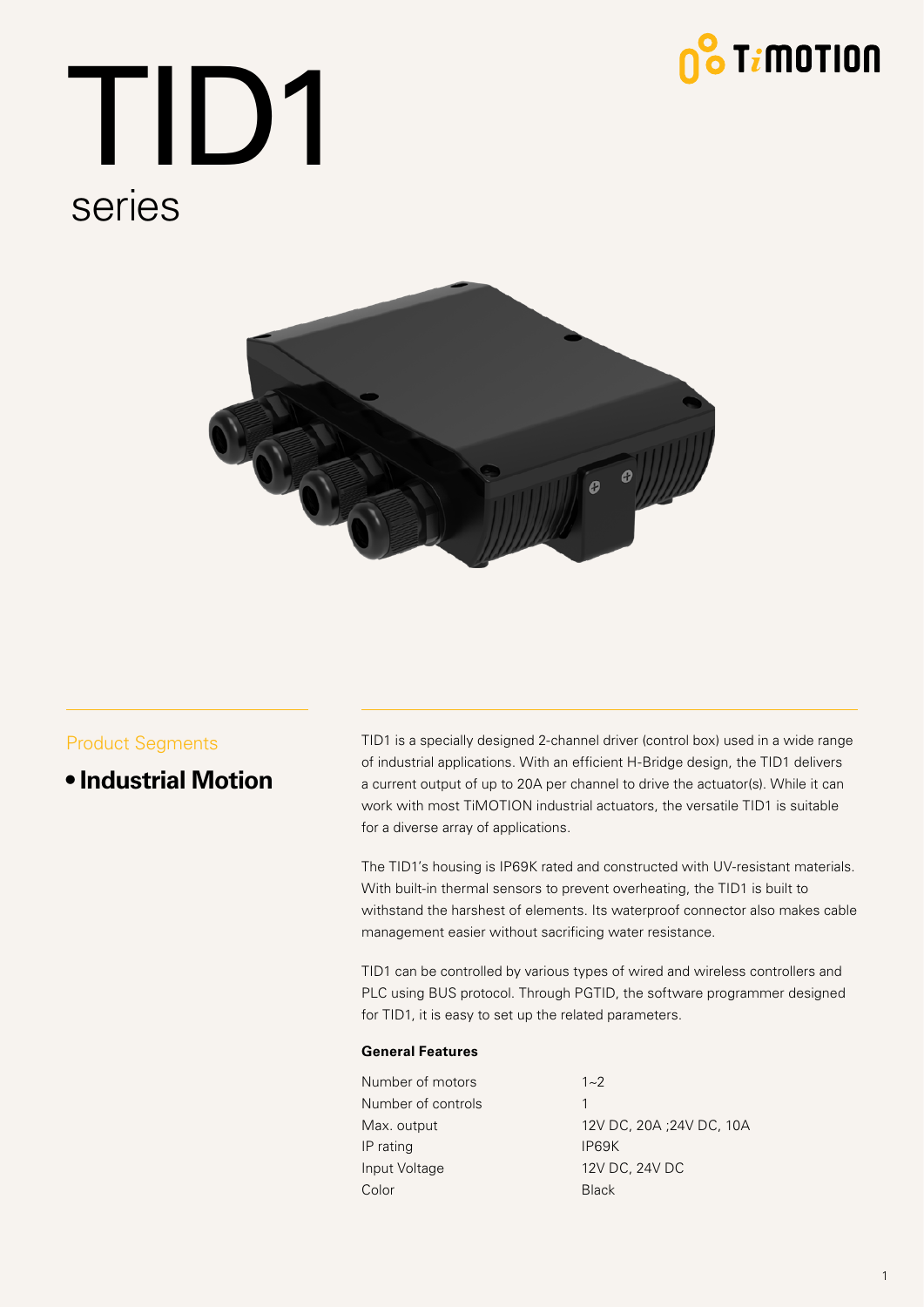# series **TID1**

### **Drawing**

Standard Dimensions (mm)